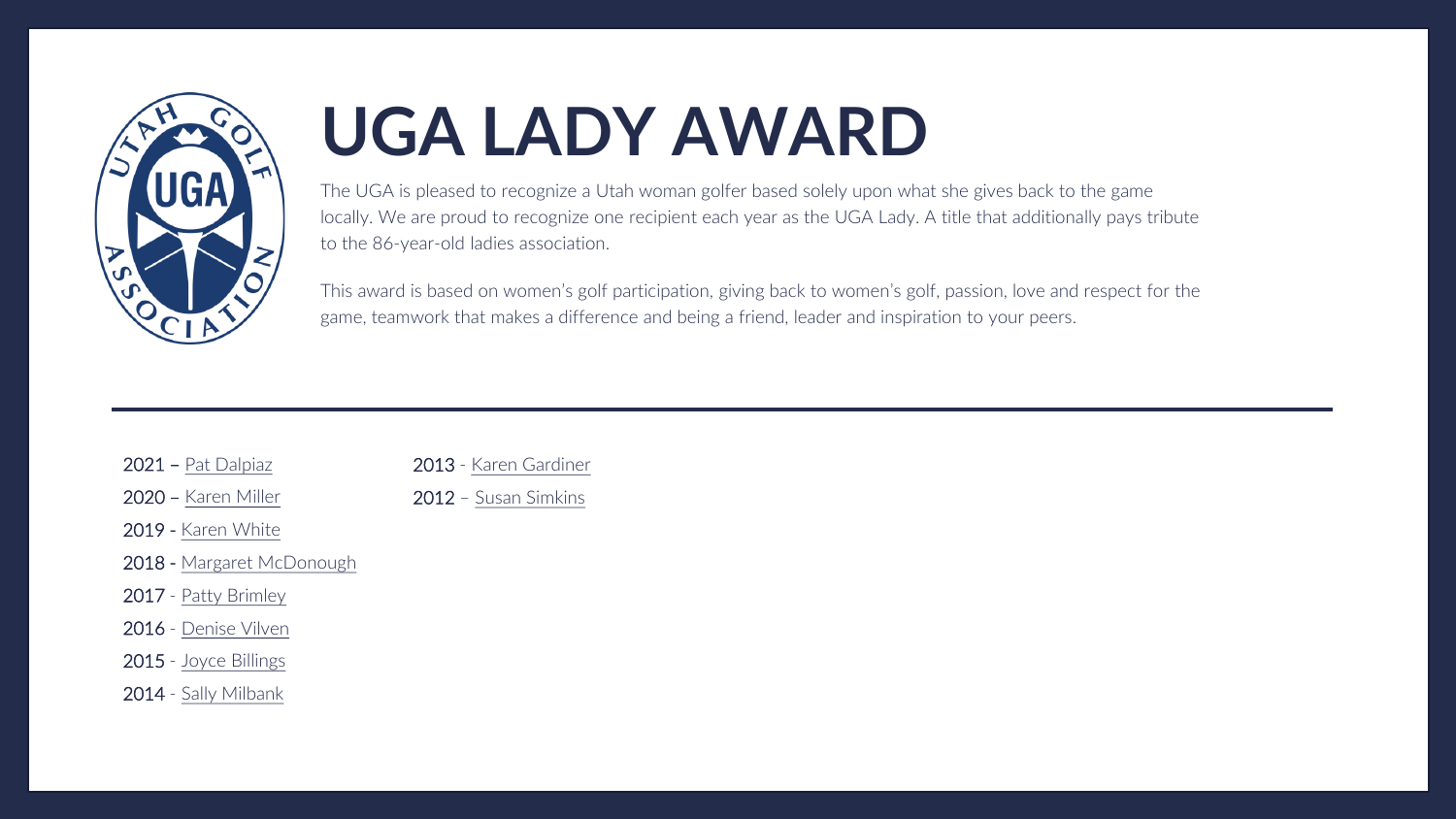<span id="page-1-0"></span>

# Pat Dalpiaz

Pat Dalpiaz believes she owes a lot to the late Joyce Billings. "My golf game is what it is today, because of her patience," Dalpiaz said.

That's partly why Dalpiaz honored her friend again in October, staging the Joyce Billings Four Lady Challenge at Sky Mountain Golf Course in Hurricane. Billings never was a self-promoting person, but she likely would have appreciated that honor. And she certainly would welcome Dalpiaz joining her as a winner of the UGA Lady Award.

Created when the UGA merged with the Utah State Women's Golf Association, the award is designed to "recognize a Utah women's golfer based solely on what she gives back to the game locally," while demonstrating "passion, love and respect for the game, teamwork that makes a difference and being a friend, leader and inspiration to your peers."

Dalpiaz matches that description, as illustrated by her impact in her first year as a member of the Utah Golf Foundation's board of directors. Her work impressed UGA executive director Jacob Miller, who nominated her for the award by describing her as "a tremendous advocate for women's golf in the St. George area."

Miller also cited Dalpiaz's raising over \$7,000 for the Youth on Course program by hosting two tournaments and her working with PGA Professional Kent Abegglen to make Sky Mountain a zero-subsidy participant in Youth on Course, providing discounted rounds.

Asked what drives her to support Youth on Course, Dalpiaz said, "That one's easy … It has a lot to do with where I came from."

Growing up in Price, she would have loved to have a program like Youth on Course, encouraging girls like her to take up golf (as she eventually did at age 19, at Carbon Country Club). The opportunity to help kids led her to the Utah Golf Foundation, where she applies the fund-raising skills she developed as a board member of the American Association of University Women's St. George chapter, a group that provides scholarships. The AAUW named Dalpiaz the 2020 recipient of its Distinguished Woman Award.

Dalpiaz attended the University of Utah, playing for the women's club golf team, before obtaining two degrees from Westminster College and enjoying a long career in the health care industry.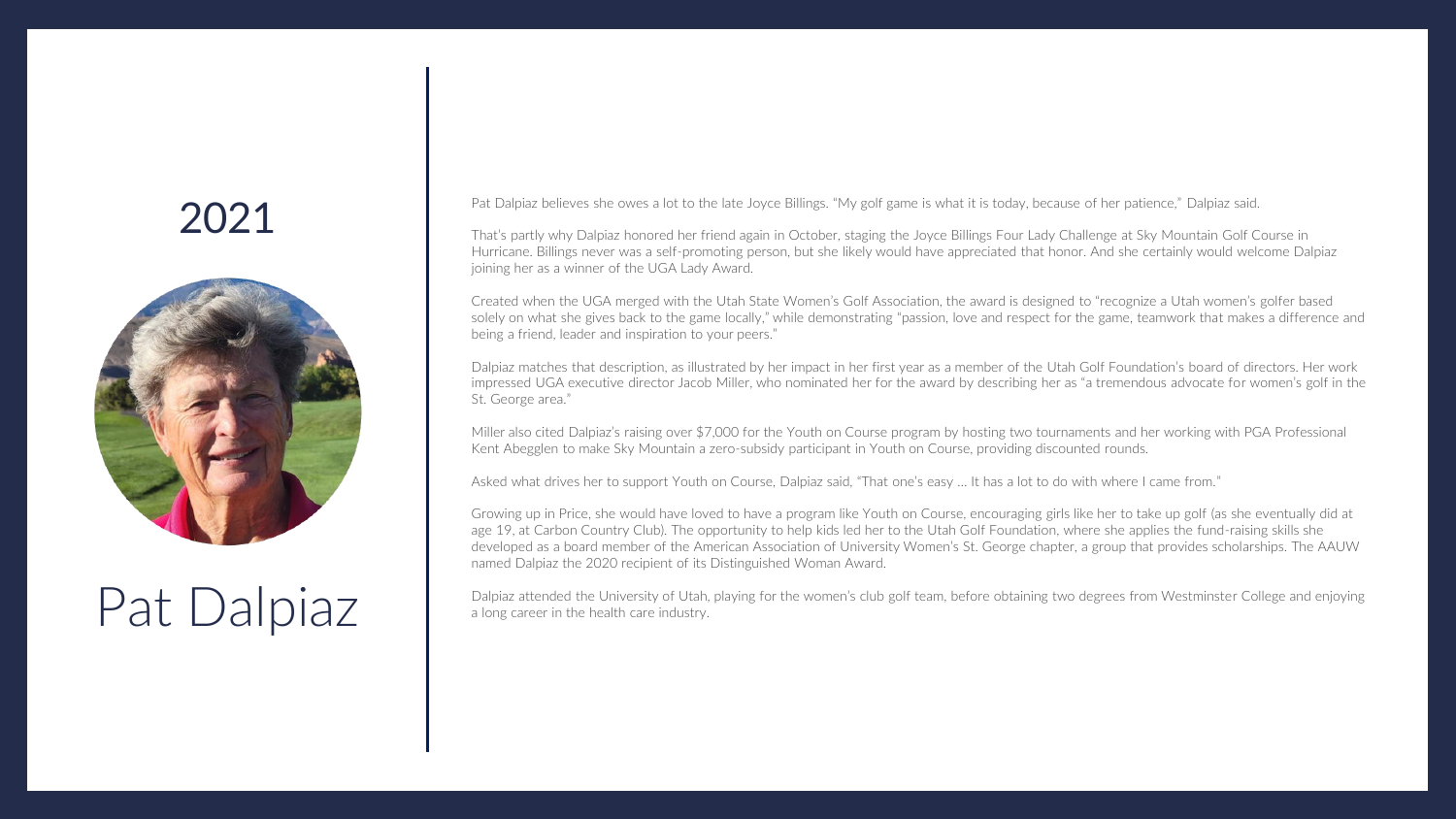<span id="page-2-0"></span>

## Karen Miller

One of the themes of golf in Utah and beyond in 2020 is how the game thrived amid COVID-19, with some adjustments such as prepaid tee times. One of Karen Miller's innovations as president of the Women's Association of Meadow Brook Golf Course in Taylorsville was a clever work-around of that policy, illustrating how she tries to make golf as social as possible.

With the help of Pat Riley, Meadow Brook's tournament coordinator, Miller arranged to have credit card information kept on file, enabling her to mix up the weekly pairings and have more golfers get to know one another during the season.

It worked. The association kept adding members and, even in an era of social distancing, Miller advanced what she views as one of the primary purposes of golf: camaraderie.

That trait is among the reasons Miller is the 2020 recipient of the UGA Lady Award. The award honors someone "based solely on what she gives back to the game locally," recognizing "passion, love and respect for the game, teamwork that makes a difference and being a friend, leader and inspiration to your peers."

Miller, full of energy at age 75, was nominated for the award by the UGA's Shauna Newren, who described her as "a person who brings people together … She sees that someone needs something, and she just steps in and helps."

She's certainly dedicated to Meadow Brook and the Women's Association. She's determined to involve golfers of all ages, having worked with the Murray Heritage Senior Center to recruit golfers and keep them active. Any conversation with her eventually turns into a membership pitch for Meadow Brook, using any networking methods she can. Her simple message: "Come play with us."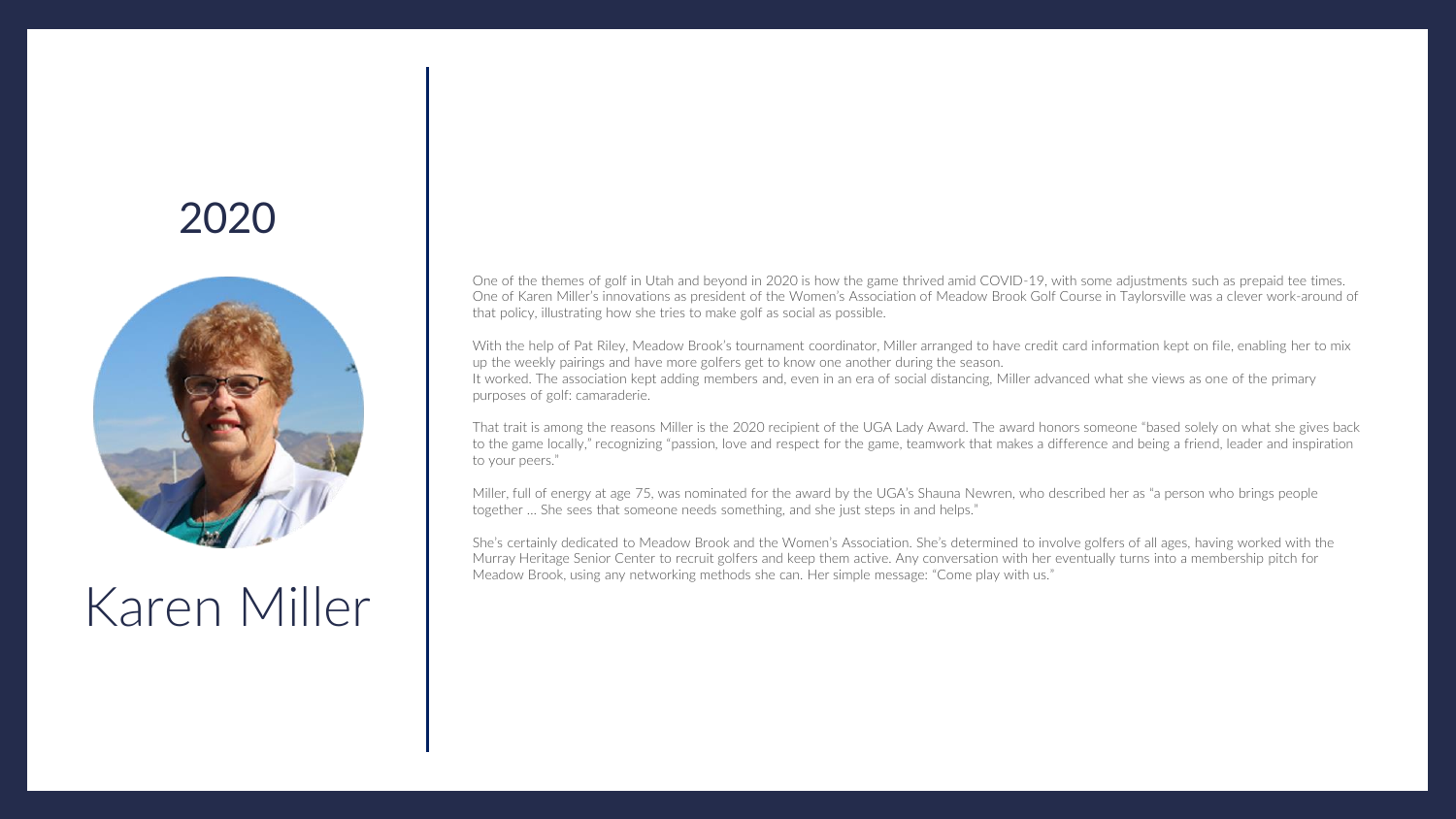<span id="page-3-0"></span>

## Karen White

Karen White has a place in UGA history as an advocate of the merger with the Utah Women's Golf Association during her nine-year stint on the UGA board.

The recipient of the 2019 UGA Lady Award became involved in the administration of the game when she joined the Ogden Golf & Country Club and became friends with Susan Simkins who eventually asked her to join the UGA Board of Directors.

"I had no idea what that was, at all," White said.

White caught on quickly, joining the board and becoming a respected voice. As Simkins said, "She could be a bulldog on issues, but always supported the board's final decisions."

White was nearly 40 when she took up golf, playing with her sister, Marge Fackrell, at Schneiter's Riverside the Ogden area. She remembers having an initial handicap index of 41 and being teased by her sister. Their sibling rivalry plays out much differently on the golf course lately. "Now, I beat her soundly all the time," said White, a 13-handicapper.

She loves the handicap system that enables her to enjoy playing with better golfers and loves the camaraderie on the course. White also once determined that because golf was "the passion of my life, I should give back," she said.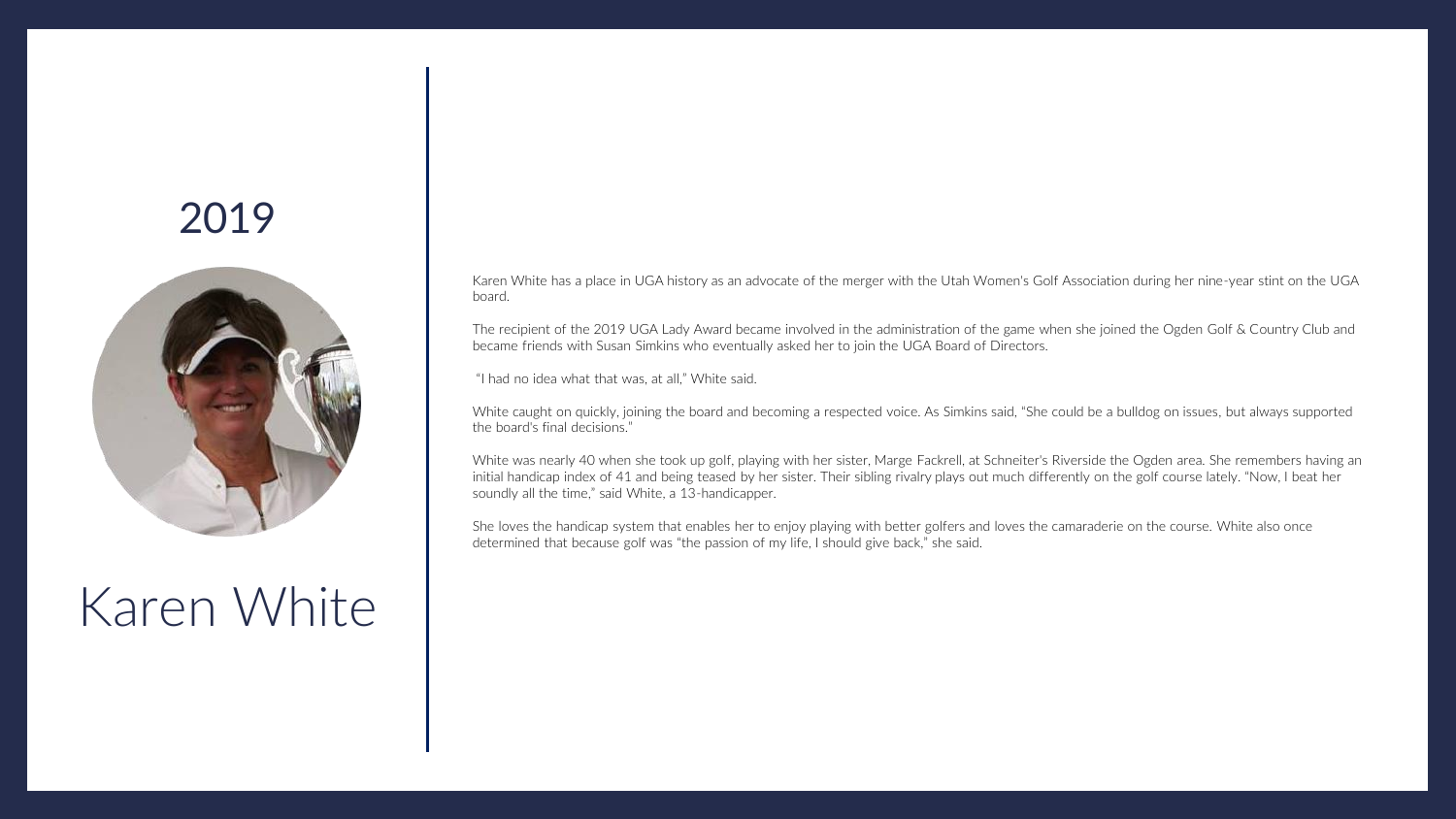<span id="page-4-0"></span>

## Margaret McDonough

Margaret McDonough Nay's work on the book "100 Years of History – The Utah State Women's Amateur" could be quantified in hours, but there may be a better illustration. She spent so much time in The Salt Lake Tribune's office poring over microfilm that people thought she was a staff member.

That's just one example of her dedication to the game and ability to immerse herself in projects such as organizing and staging tournaments. Speaking from 45 years of her own involvement in the game, Patty Brimley said McDonough "has done more in this state to promote women's golf than anyone else I know."

That's why she will receive the UWGA Lady Award for 2018, recognition that she described as "a wonderful surprise."

"It's been a very rewarding experience all these years," Nay said. "It's just a meant a lot to me. The people I've had an opportunity to work with have just been awesome."

The same could be said of her, with the 100-year anniversary of the Women's Am serving as a career highlight. Being able to stage the tournament at The Country Club of Salt Lake City, with LPGA Tour legend Patty Sheehan appearing at the Champions Dinner, created a "magical" moment in Utah golf history. "It was something that I felt was important to celebrate," she said. "It was awesome to be part of that."

The tournaments that McDonough has staged at the Homestead Resort's Crater Springs Golf Course and other venues are on a somewhat smaller scale, but no less meaningful to the participants. She's known for thoroughly organizing the events for every level of player. "I've enjoyed it," she said. "I'll continue doing it as long as the women enjoy it."

That's likely to be for a long time, continuing her nearly lifelong involvement in golf, while making lifelong friends.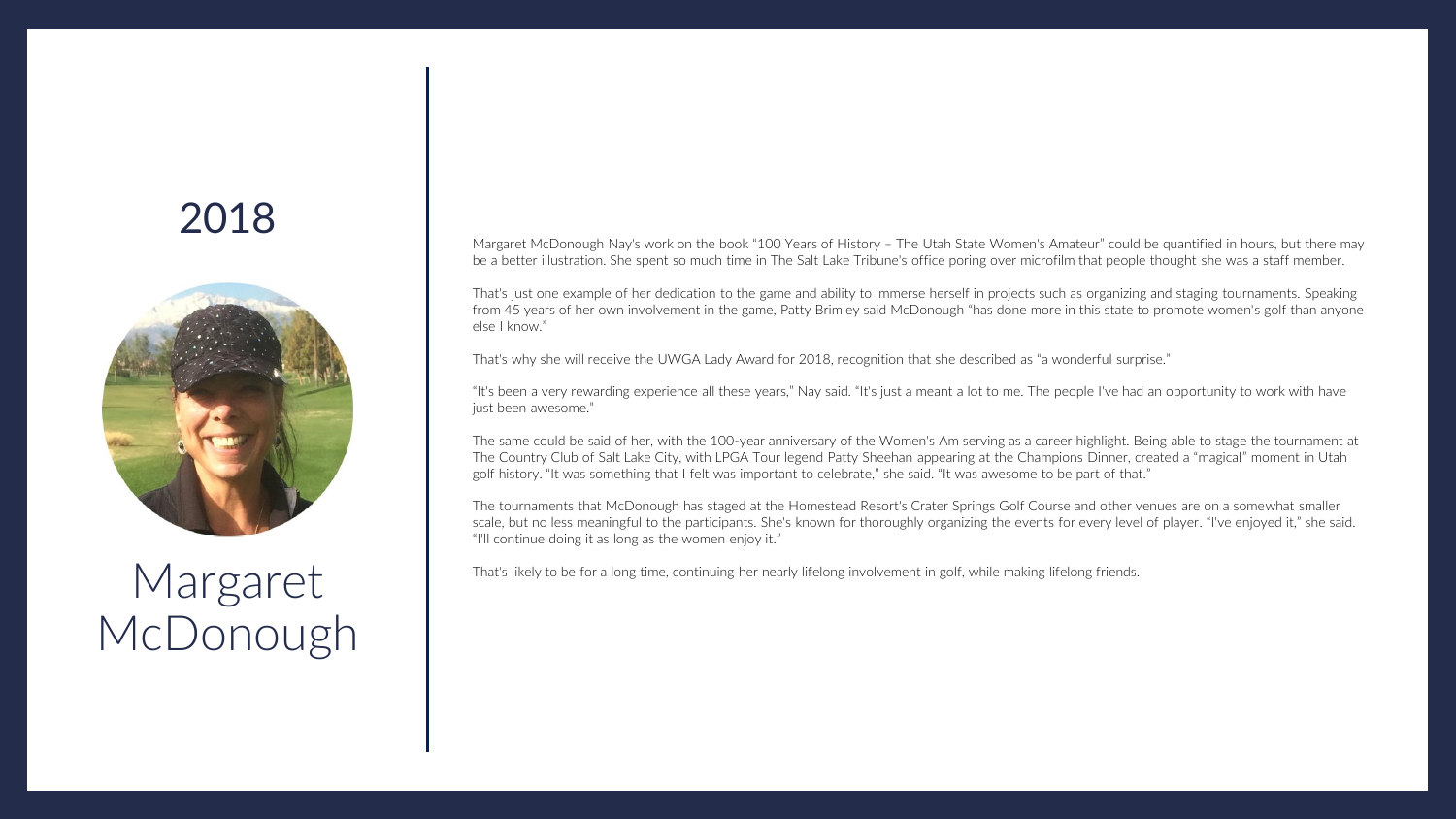The Utah Golf Association presents the 2017 UWGA Lady Award to one of Utah's most influential female golfers, Patty Brimley. Born and raised in Salt Lake City, Patty grew up in a golf-loving home on the 6th hole at Bonneville Golf Course. Her parents and three siblings played golf, and she started playing competitively at age 12.

Brimley played in Utah Junior Golf Association tournaments every season, then directed by the Salt Lake City Parks and Recreation Department, winning the junior "Golfer of the Year" award in her age division in '76, '78 and '79. Brimley credits Hugh Hogle, father of her childhood best friend, Holly DeSantis, for her notable abilities at such a young age.

"Hugh would drop us off at different courses on his way to work all summer long," explained Patty. "We'd play and practice all day, sometimes playing 36 holes a day."

Her freshman year at Judge Memorial Catholic High School, Patty was the first female to make the boys' golf team. She played all four years as the only girl, competing with the boys at their own game, from the blue tees. Brimley graduated in 1979 and began her college education at The University of Utah, earning a bachelor's degree in commercial recreation in 1983.

After high school, Patty completed an internship with the Utah Golf Association, which later led to a full-time, 10-year position with the Salt Lake City Parks and Recreation Department as an assistant recreation manager. During her tenure, Brimley helped run the Utah Junior Golf Association tournaments, including the annual Rocky Mountain Junior, which included teams from the Western U.S.

Throughout her college career, Patty continued playing golf competitively. She won the UGA State Women's Amateur Championship in '82 and '84 and was low medalist at the Utah Women's State Amateur Championship in '82, '84 and '88. She played as a professional on the Futures Mini Tour in Florida in 1984, but she realized the hard knock life of a professional was not for her and regained amateur status two years later.

Her greatest achievement was winning the Women's State Am in 1990 at Bountiful City Golf Course, now Bountiful Ridge Golf Course, by one stroke over Terry Hansen and Lachell Simmons. Patty had been two strokes off the lead, but she steadily climbed to the top of the leaderboard with a finalround 74 and total of 224 to defeat her rivals and earn the come-from-behind victory.

Patty has been a member of The Country Club since 1982 and has played on the Ladies A-Team every year since. She is the reigning TCC Women's Club Champion, winning the title 18 times and making history in the process.

Over the years, Brimley has worked to promote golf at many levels. She was on the board of directors at The Country Club from 2003-2006, joined the UGA Course Rating Team in 2013 and acted as The Country Club's Ladies Golf Association chair in 2014. One of her proudest moments was serving as co-chair of the 100th Utah Women's State Amateur in 2006. She and co-chair Margaret Nay wrote the 116-page book, "100 Years of History: The Utah Women's State Amateur," providing the state of Utah with the rich history and traditions of the prestigious event.

In addition to her impressive list of accomplishments, Patty and her husband, SLC Golf Head Professional Mike Brimley, were granted the opportunity to coach the Judge Memorial Bulldogs boys' and girls' golf teams from 2008-2013. In doing so, they were awarded the Richard Schubach Champion of Youth Award for their outstanding contributions to the youth of Judge Memorial.

"Golf is a gift," stated Patty. "It's something you can do your whole life. The friends you meet and the experiences you have because of golf cannot be beat."

Together, Patty and Mike have two sons, Tyler (26) and Justin (24). When not on the golf course racking up holes-in-one (Patty has nine), she enjoys pickleball, skiing, traveling, bike riding and volunteering for organizations such as Huntsman Cancer Institute and The Children's Center.

#### <span id="page-5-0"></span>2017



## Patty Brimley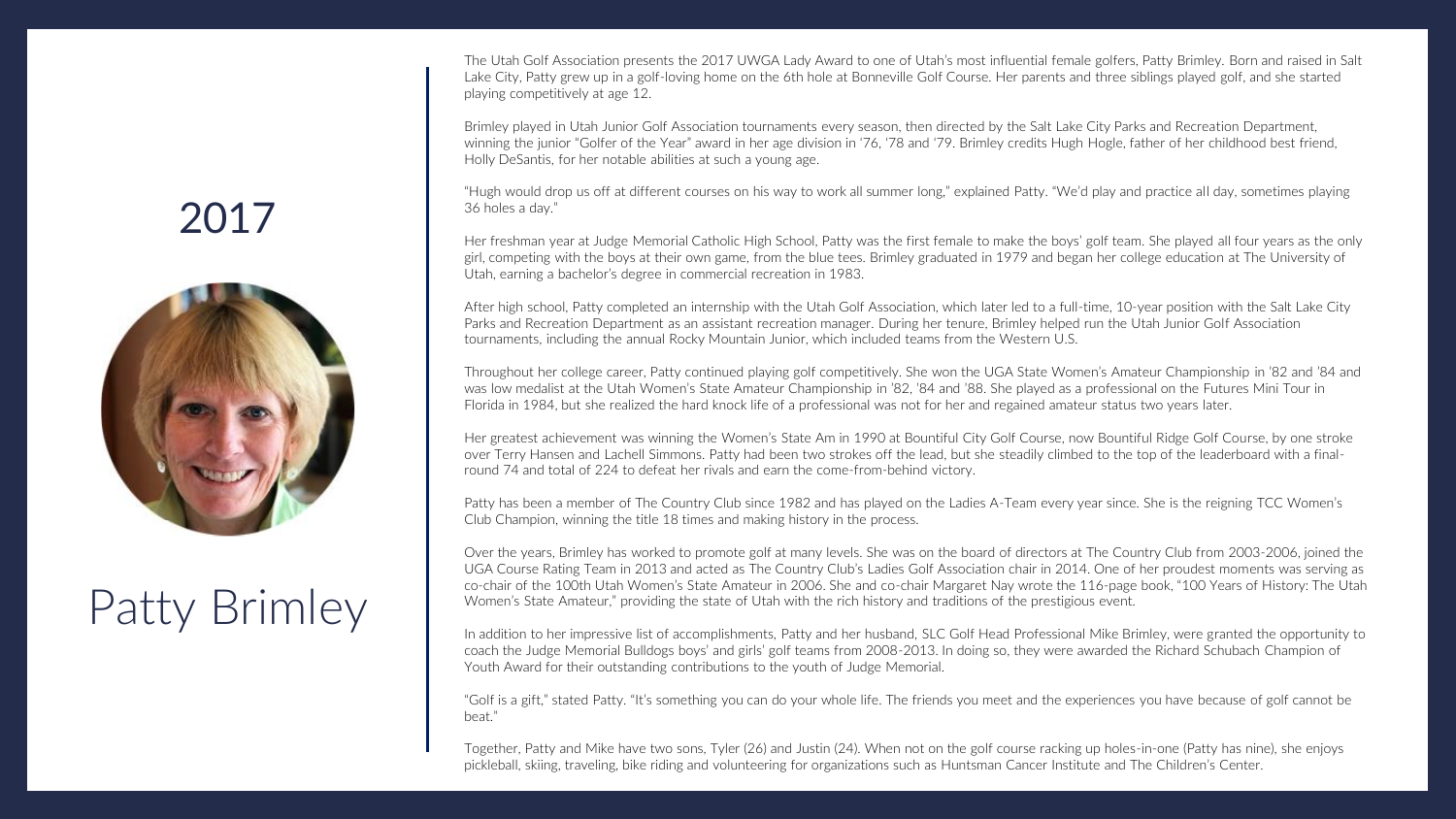<span id="page-6-0"></span>

## Denise Vilven

The UGA is honored to present the 2016 UWGA Lady Award to one of Utah golf's most loyal and selfless contributors, Denise Vilven. She was born in Salt Lake City on September 21, 1953 to Mike and Kaliope Sargetakis. She graduated from Highland High School in 1972 and from the University of Utah in 1991 as a non-traditional student. Denise has an impressively versatile golf background that all began when she married PGA Professional Doug Vilven in 1975.

Denise did not play golf before meeting Doug. In fact, Denise's sister, Mary, was the golfer in the Sargetakis family. Mary's husband at the time, Mike Cowan, was one of Doug's fraternity brothers. Mary was interested in taking lessons, and Mike recommended Doug. During this time, Doug was working summers as an assistant professional at Salt Lake Country Club and winters as an assistant at Tamarisk Country Club in Palm Springs, CA. After Mary's lessons, she insisted on setting up Doug and Denise on a blind date. The couple recently celebrated their 41st wedding anniversary on December 28th. Together they have two children, Capt. Mike Vilven, USAF, and Dede Vilven, Westminster College public health master's degree 2016 graduate.

Following their wedding, Doug and Denise relocated back and forth from Salt Lake City to Palm Springs until Doug got his first job as a head professional at Plum Tree National Country Club in Harvard, IL. During their two years at Plum Tree, Denise worked for Superintendent Mike Bower, learning golf course maintenance and grass care on the fly.

They moved back to Utah in 1978 when Doug took the head professional job at Oquirrh Hills Golf Course in Tooele where Denise learned another aspect of golf, managing food operations. She also joined the Tooele Ladies Golf Association, which influenced her to join the Utah Golf Association. She has been a member ever since.

After three years at Oquirrh Hills, Doug was hired as head professional of Park City Golf Course in 1982. Denise was a starter, managed the books, and acted as merchandiser of the golf shop. She became very active in the Utah State Women's Golf Association and used the knowledge she received from the Tooele Ladies Golf Association to start the Park City Women's Team Play team and the Park City Invitational.

In November 1993, Doug and Denise opened Golf in the Round in Salt Lake City, which turned out to be a steep learning curve for the couple. The broad array of golf-related knowledge Denise gained over the years was put to the test each day as the pair experienced the struggles of entrepreneurship. After 19 exhausting yet rewarding years, they sold the business in 2012.

In addition, she helped form the Old Mill Women's Association and is currently a member of the Meadowbrook Women's Golf Association where she was club champion for five years. Denise also served as captain of the USWGA State Team in 1990 under the direction of President Jeannie Goddard. She has attended several USGA/PGA Rules Workshops and has officiated numerous UGA and Utah Section PGA tournaments.

"No matter the task, volunteering at her church, doing UGA work or taking care of her family, Denise has honorable intent," expressed Doug Vilven. "Nobody will outwork her."

The annual presentation of the UWGA Lady Award will take place on Wednesday, January 18th at Alpine Country Club beginning at 6 p.m. Other awards to be highlighted include the UGA Gold Club Award and the 2016 UGA Player of the Year Awards.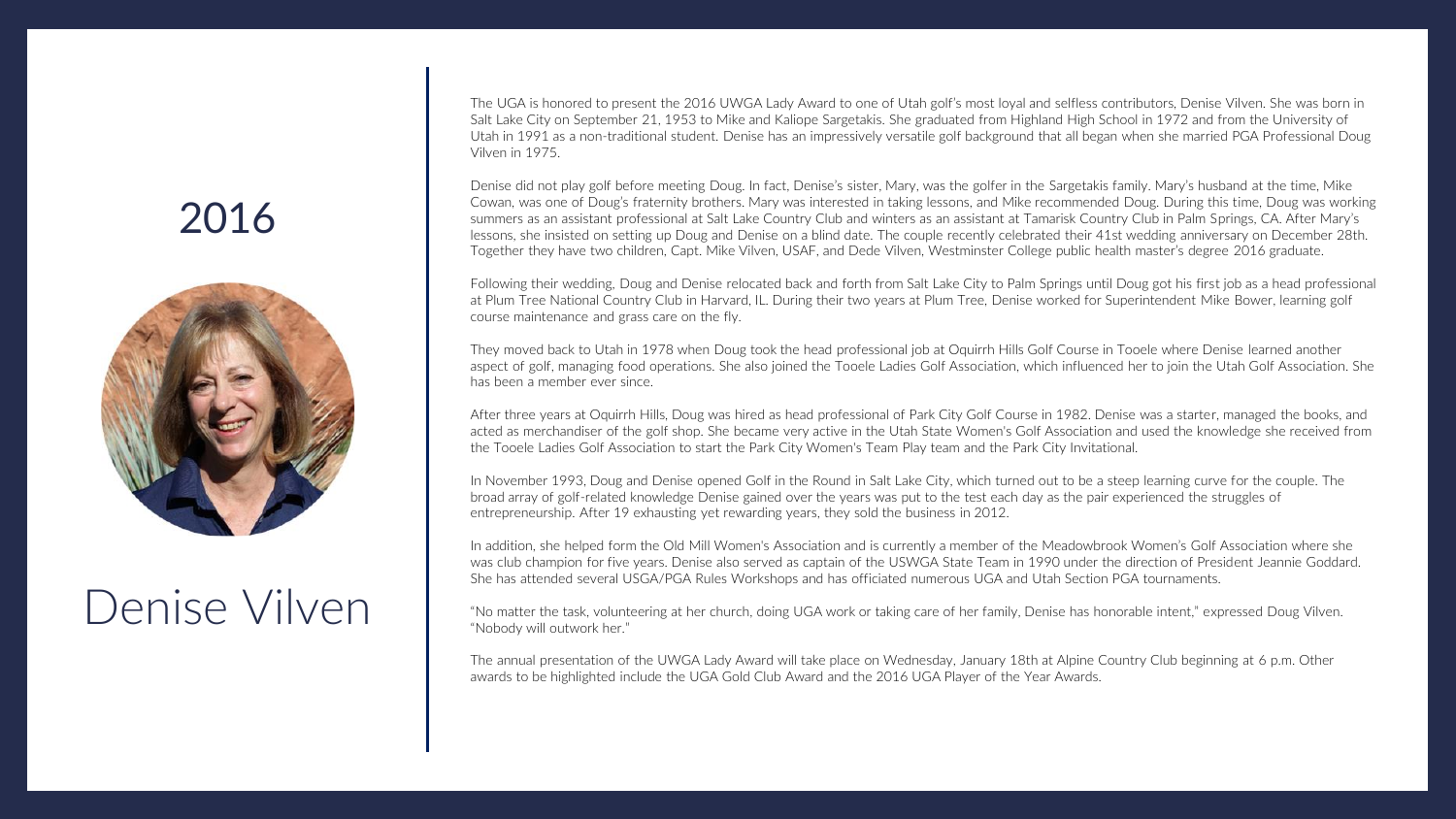<span id="page-7-0"></span>

## Joyce Billings

We are pleased to announce Joyce Billings as the second Utah Women's Golf Association Lady Award recipient due to her selfless and inspiring dedication to Utah women's golf. The UWGA Lady Award is based on women's golf participation, giving back to women's golf, passion, love, and respect for the game, teamwork that makes a difference, and being a friend, leader, and inspiration to her peers. In other words, Joyce Billings is this year's perfect esteemed and highly-deserving honoree.

Joyce was introduced to golf at age 11 by her parents, Richard and Una. She joined a community recreational girls' junior golf program where multiple future inspirational women also were involved, including Mary Lou Baker. After learning to play in the East Millcreek Recreation Center gym and taking lessons from Mick Riley at Meadowbrook Golf Course, Joyce began her competitive career by playing in junior tournaments during her teenage years.

Despite the lack of women's high school and collegiate golf teams in Utah during the '50s and '60s, Joyce played on the University of Utah women's club golf team before transferring to Brigham Young University where she had the opportunity to play in sectional collegiate club tournaments in New Mexico and Colorado as well as a national tournament at Duke University.

Before taking over the Shivers Restaurant family business from her father after he passed away in 1978, Joyce coached golf and taught physical education for nine years at Kearns High School, which allowed for work-free summers on the golf course.

"It was nice having free time so I could play in tournaments when I wanted to," Joyce said. "That's when I started joining several women's golf associations, and the first one at Nibley was with my mother."

Joyce has participated in ladies associations throughout the years at Nibley Park, Mountain Dell, Bonneville, and has spent the last 15 years with the Bountiful Ridge Ladies Association where she also works part time as a starter and marshal.

"Last season was my first time as a marshal, and I really enjoyed it. I get to be outside on the golf course interacting with people and making new friends." According to her peers, everyone is a friend of Joyce.

In previous years, Joyce acted as the president, vice president, and team captain of the UWGA, worked on the UGA Course Rating Team and Handicap Committee, and represented Utah on the USGA Public Links Committee.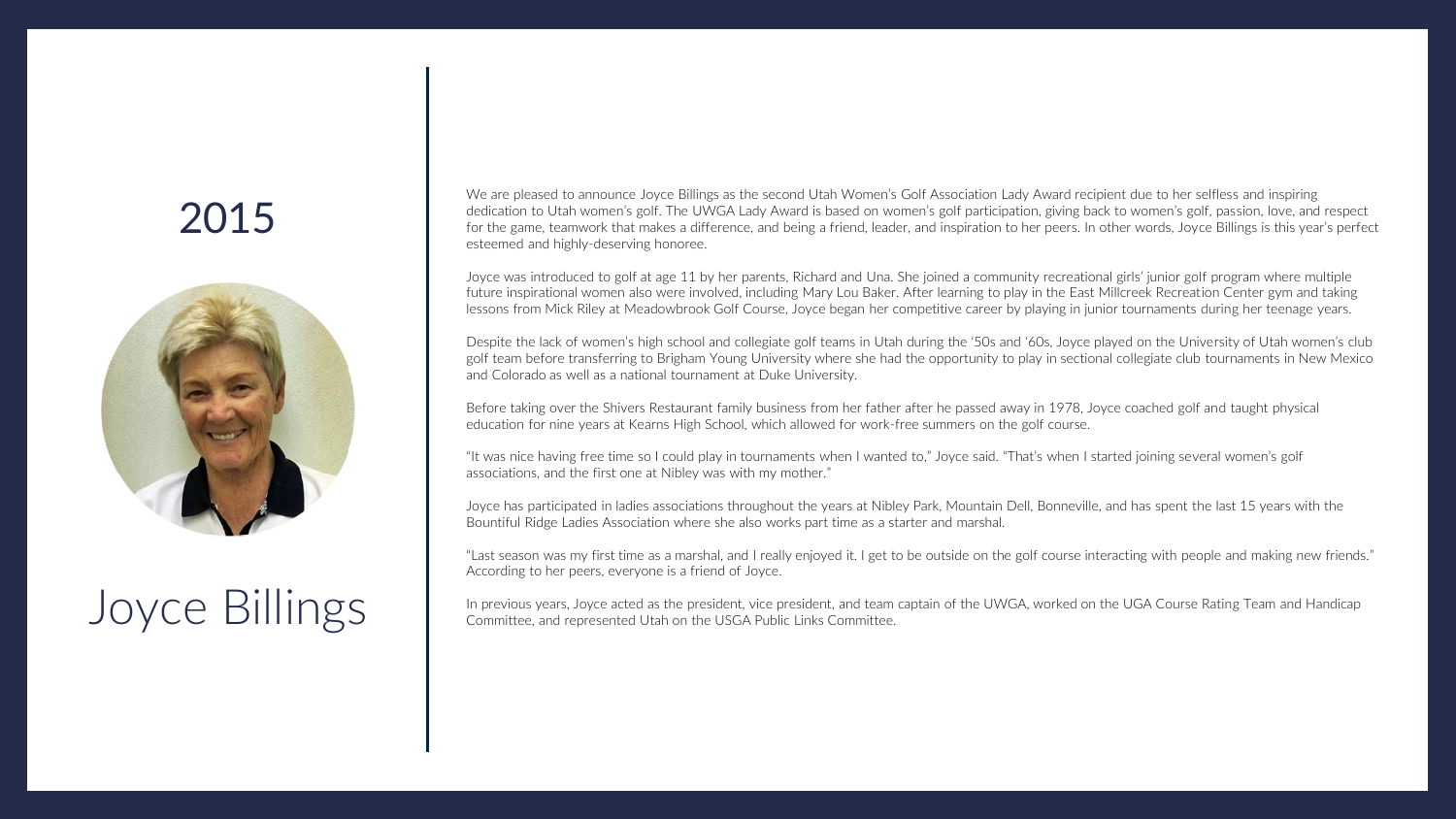<span id="page-8-0"></span>

## Sally Milbank

This is the third year we are pleased to recognize a Utah woman golfer based solely upon what she gives back to the game locally. We are proud to recognize one recipient each year going forward as The UWGA Lady. An award that pays tribute to the end of an 86 year old ladies association.

This award is based on women's golf participation, giving back to women's golf, passion, love and respect for the game, teamwork that makes a difference and being a friend, leader and inspiration to your peers.

It is appropriate to honor a woman whose credentials embody the best in women's golf. This year, Sally Milbank is being honored. Sally is a familiar face to women golfers throughout the state. Since moving to Utah and taking up golf, Sally has supported tournaments all over Utah. She is an avid supporter of the Utah Golf Association and encourages friends and acquaintances to get involved whether it is as participant or volunteer.

Every year she is among the first entries in UGA events as well as association sponsored tournaments across the state. In addition to her participation in events Sally is always willing to support the UGA as a volunteer when not competing. She has been a supporter of junior golf throughout the state by generous donations of various items such as golf clubs, bags, balls and other items.

Sally has also been very active in the UGA Women's Team Play Competition playing for the Nomads and she is very active in helping tournament organizers in all facets even going as far as delivering tournament score sheets to the UGA for score posting.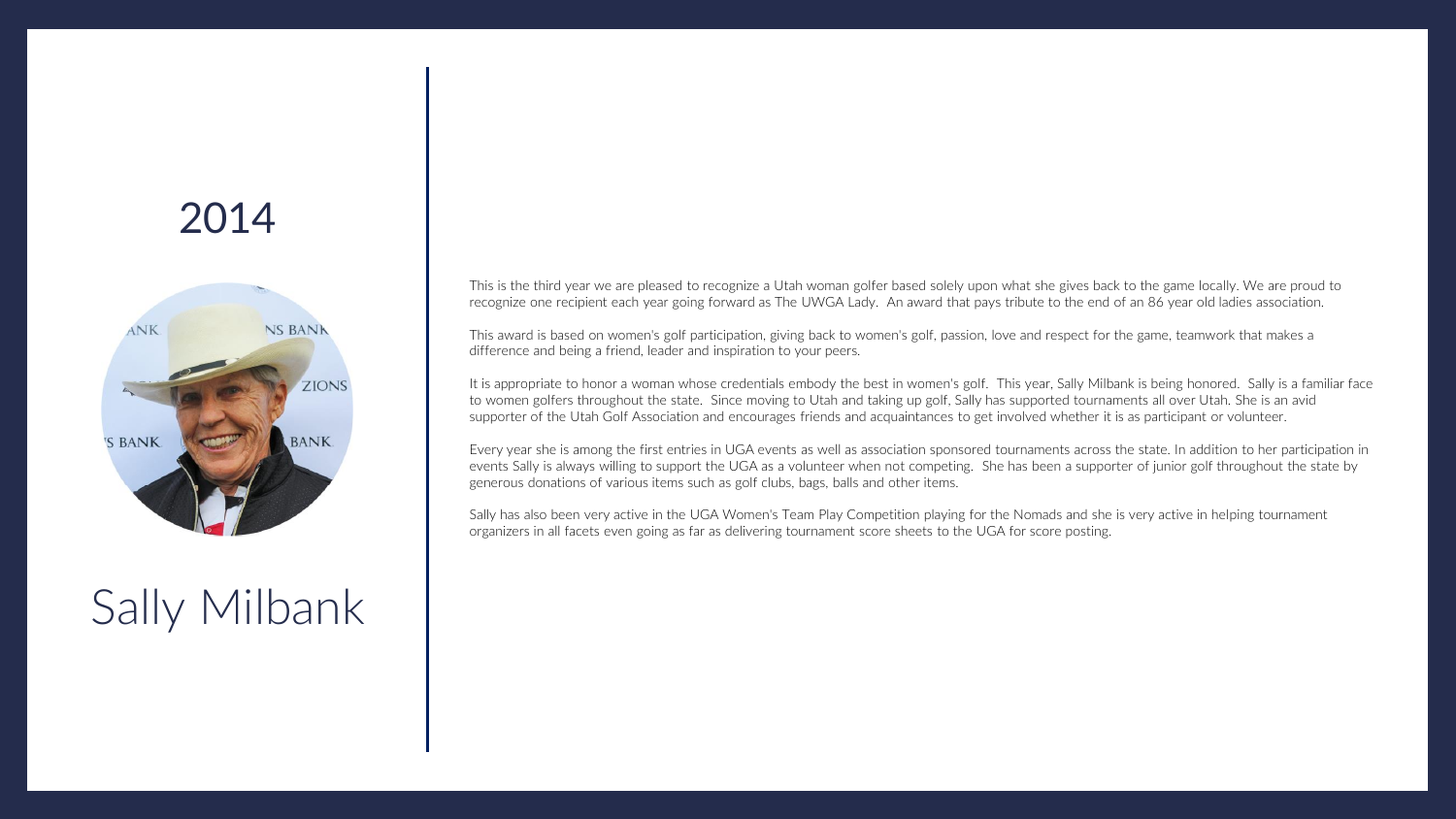<span id="page-9-0"></span>

## Karen Gardiner

Karen Gardiner was the recipient of the UWGA Lady Award at the UGA Annual Meeting Wednesday at Alpine Country Club. The award was presented by UGA board member Amy Mayberry. The award was established to recognize a Utah woman golfer and is based upon what she gives back to the game locally, on her participation in women's golf, her passion, love and respect for the game, for teamwork that makes a difference, and being a friend, leader and inspiration to her peers. The award will recognize one recipient each year and carries the name of the Utah Women's Golf Association in tribute to the end of an 86-year-old ladies association when it merged with the Utah Golf Association last year.

The printed program noted that Karen Gardiner embodies the meaning of the award.

She has been a familiar name and friendly face to women golfers in Utah for the past 15 years. Gardiner served four years on the Utah Women's Golf Association (UWGA) Board of Directors in the early 2000's as the organizations Handicap Chairperson and was also vital in the growth and development of the UWGA website and tournament programs during her tenure on the board.

Gardiner who is a retired IT Professional for Boeing started playing the game in 1984 and organized the Boeing Golf League for 22 years.

While playing with her best friend at Hubbard GC, she recorded her first hole in one. Over the past two years she has continued to give back to the game by serving on the UGA Women's Advisory Committee and assisting with UGA Women's Team Play activities. She is active in several golf associations serving as NUWGA Team Captain for Schneiter's Riverside as well as Tournament chair for The Barn and HAFB Ladies Associations.

Karen and her husband, Ron, raised their family of three girls in western Weber County. Prior to taking up golf, she was an active horsewoman. Now, she leaves the horses to her husband as she heads to the course. Golf was always an activity during family vacations.

She hopes to interest her five grandchildren in a game that has been such a joy in her life. With so many beautiful golf courses in the area, she plans to enjoy time spent with good friends and family for many years to come.